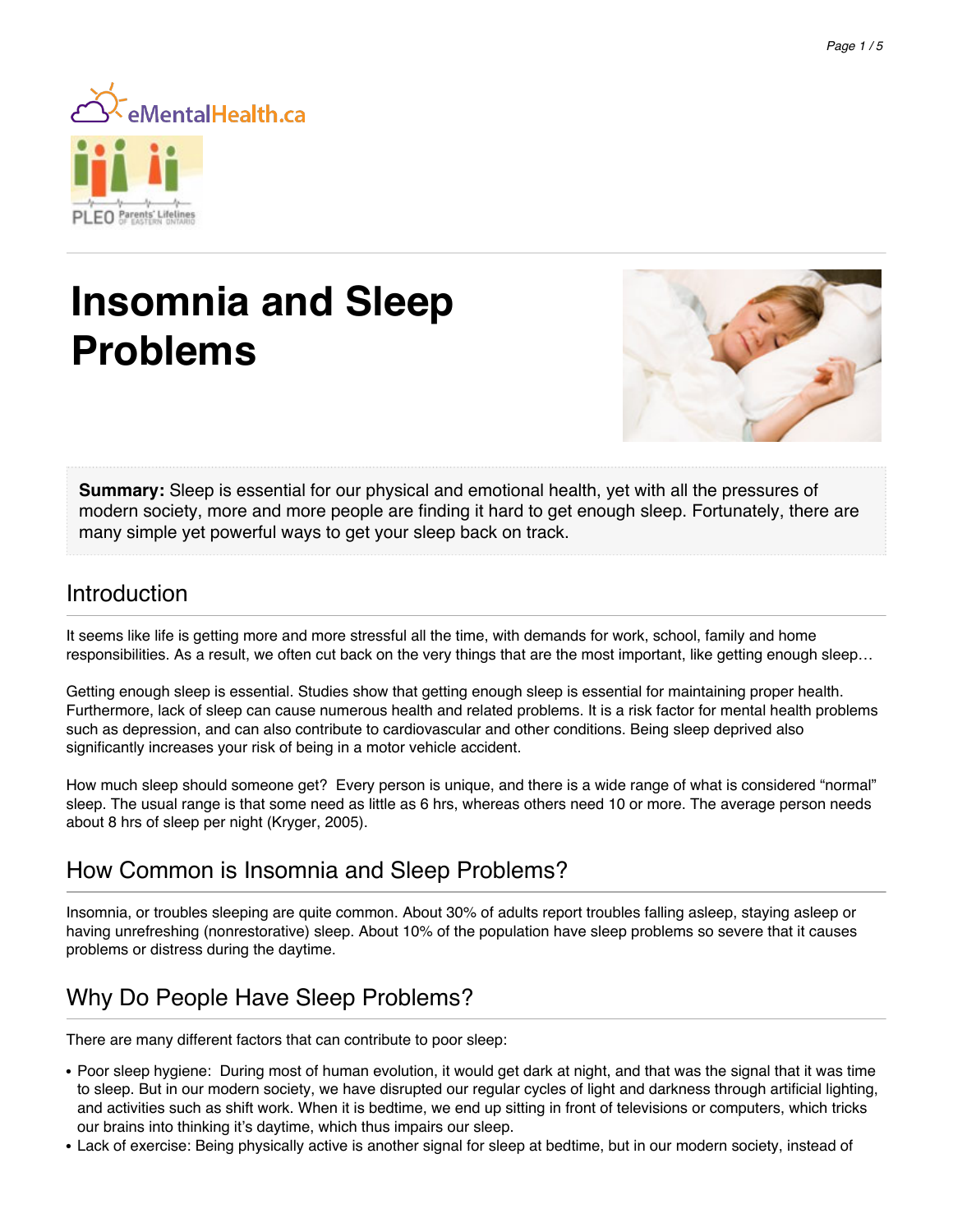regular physical activity, we sit for hours at school, the office or at home.

- Stress: We live in a stressful society, which leads many people to worry at bedtime, either stressing about the day that just passed, or about the next day.
- Normal aging: People tend to sleep less and sleep lighter as they grow older. As we age, our ability to sleep diminishes, but our need for sleep stays the same. Furthermore, as people get older, they tend to need to go use the washroom in the middle of the night, which an impair sleep.
- Medical problems: Many different medical conditions can affect our sleep, and in particular there are sleep disorders such as restless legs syndrome, obstructive sleep apnea.

### "Stimulus Control" Method

The "Stimulus Control" Method is a simple, yet very powerful technique that has been shown effective for helping with sleep (Morin, 1987). Because there are only five steps in this method this is a good basic strategy to start with.

There are five steps;

- 1. Go to bed only when you feel sleepy, no matter how late the hour.
- 2. Use your bed only for sleeping.
- 3. If you don't fall asleep in 10 to 20 minutes, get up and go to another room.
- 4. Use your alarm clock to get up at the same time every morning, regardless of how little sleep you got the night before.
- 5. Don't nap during the day.

During the first night of the stimulus-control procedure you may need to get out of bed several times or more. You may not sleep at all, and you may feel tired the next day. At this point you might think that the solution is worse than the original problem. But keep at it -- by the 2nd, 3rd, or 4th night, sleep deprivation will cause your body to fall asleep more quickly. Most people need about two weeks to undo the negative sleep pattern that they have gotten into.

## Winding Down and Getting Ready for Sleep

In case the Stimulus Control method is not enough, then here are some more strategies:

#### **What To Do In the Daytime**

- Wake up the same time every day, whether its weekdays or weekends.
- Eat a healthy, nutritious diet. Have regular, consistent mealtimes which helps set your body's internal clock. Some people find it helpful to avoid large meals at night
- Keep a regular schedule and routine. Stick to the same sleep schedule as much as possible both on schooldays, workdays and days off (i.e. weekdays and weekends)
- Napping. Avoid or limit daytime napping that might interfere with nighttime sleep. Generally, limit naps to between 10-45 minutes in length, as longer naps may cause deep sleep that will disrupt nighttime sleep. Best times for napping about between 2-6 PM; naps after 6 PM may also result in deep sleep which may affect nighttime sleep.
- Exercise. Regular, moderate-intensity exercise is known to improve sleep quality. Take a brisk walk, do some gardening, or join an exercise class. Avoid exercise in the late evening before bedtime because it may over-stimulate the body.

#### **What To Do In the Evening**

- Figure out what activities help your body feel soothed and relaxed, in order to "wind down" your body for sleep, so that you can do those as part of your bedtime routine. If you are having sleep problems, then try to give yourself at least 1-hr or so of wind down time.
- Avoid stimulating activities at bedtime. For many people, even watching TV can be stimulating, because it tricks the eyes into thinking that its daytime, and thus making it harder to sleep.
- Consistency and routine. Your body's internal clock likes routines. Have the same, regular bedtime routine every night. Keep the same routine on weekdays and weekends.
- Have a regular bedtime routine. It is important to have a regular bedtime routine or ritual that lets you get ready for sleep. E.g. Putting on pajamas, brushing your teeth, reading a relaxing book, prayer, etc.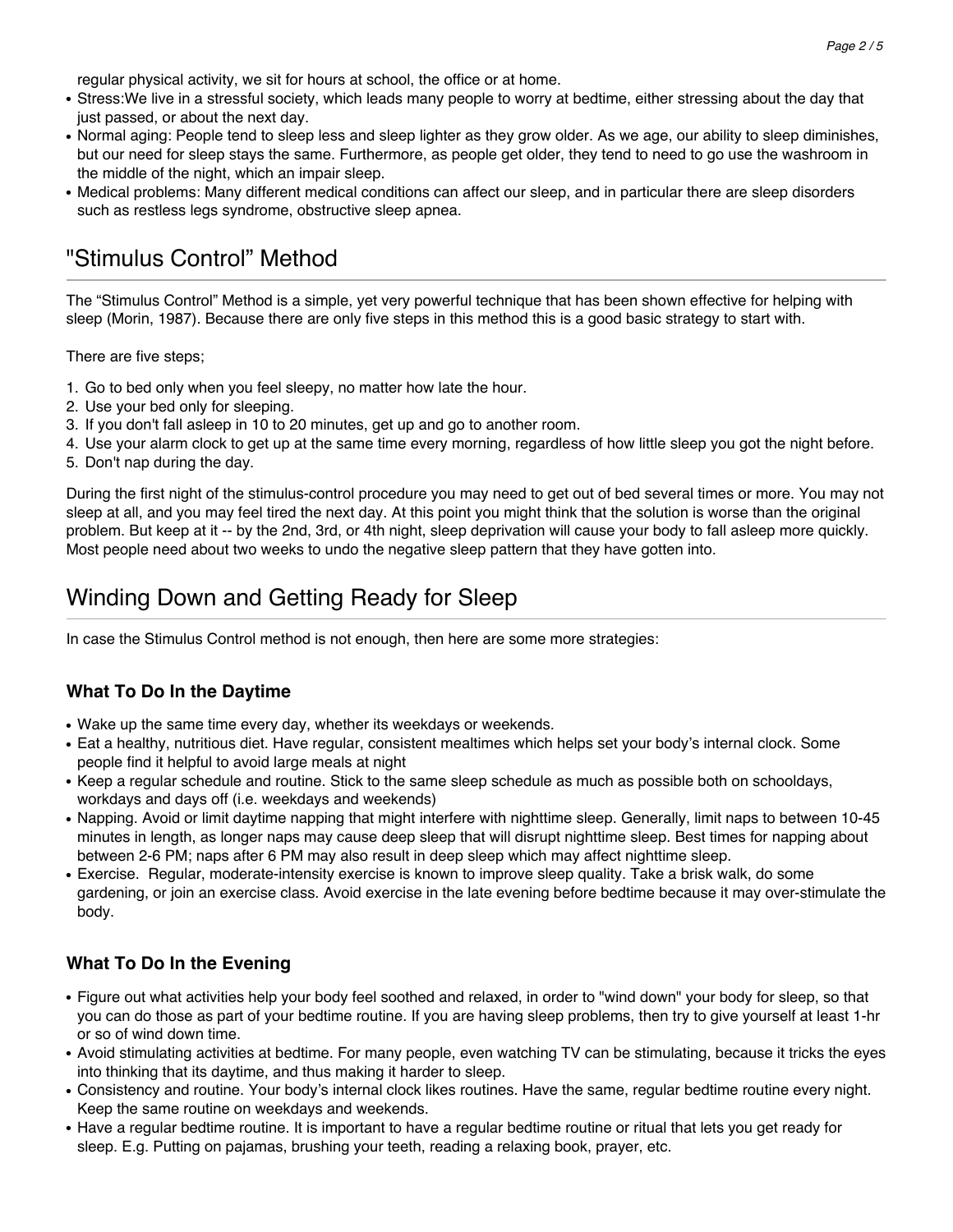- Regular exercise: Exercise may deepen sleep, but avoid exercising too close to bedtime as this can be overstimulating. Some find that exercising 4-6 hours before bedtime is ideal.
- Warm bath: Taking a warm bath to relax 1-2 hours before bedtime. In general, people find warm baths soothing, whereas hot, cool or cold baths are stimulating.
- Problems with worries? If you have too many worries that make it hard to sleep, try:
	- ❍ Writing down thingsto take care of the next day
	- ❍ Setting aside "worry time" earlier in the evening to deal with the worries. At that fixed time, perhaps for 30 minutes, write down the problems you are thinking about. Then write down what you would like to see different or better for your problem. Then tell yourself, "Okay, I won't focus on this tonight, because there is nothing else I can do about it tonight. I've written these things down, and I'll focus on it tomorrow, when I'll be fresh and more effective at dealing with it."
- Reading: Read a nice, relaxing book. Avoid reading anything that is too exciting, interesting or stimulating! If reading an exciting mystery thriller gets you too excited, then consider instead reading something non-fiction, like a book of facts, or even a dictionary...
- Do you get thirsty at night? Have a glass of water by your bedside so you don't have to wake up and get out of bed. But don't drink excessively to avoid bathroom trips in the middle of the night.
- Be aware of your sensory needs. Every person has a certain need for a certain amount of sensory input (e.g. sound, touch, sight, smells, etc).
	- ❍ Hearing / Sound
		- Some people are sensitive to sound, so they need to keep their bedroom quiet. Strategies include getting earplugs.
		- Other people may need some sound stimulation, so they need to have sound, e.g. background noise from a fan, radio or television turned to a "static" setting, or a white noise generator, or a relaxation CD (e.g. those that have water, wind or rain sounds). Play quiet, relaxing music. Make your own CD of soothing, relaxing music.
	- ❍ Seeing / Visual:
		- Some people find it helpful to keep things darker in the evening, and in their bedroom. Strategies include getting lights with dimmers in the evening to dim the lights before bedtime. While sleeping, some find it helpful to wear eyeshades, or blindfold. Others find it helpful to have good blinds to keep the sunlight out.
		- Consider decreasing visual stimulation in the bedroom. This might mean cleaning up and tidying your bedroom so that it doesn't have an overwhelming amount of distractions. For example, if you have stimulating things such as a television or computer, consider removing them. Use "natural lighting" fixtures when possible. When it's bedtime, dim the lights in your room.
	- ❍ Touch / Temperature
		- Avoid extreme room temperature or humidity; keep it moderate. Some find that humidifiers help. In general, cooler temperatures help facilitate sleep, but individual preferences vary widely.
	- ❍ Olfactory or smell strategies
		- Try aromatherapy strategies such as a drop of lavender oil on a pillow
	- ❍ Movement strategies
		- Rocking rhythmically in a rocking chair with the lights dimmed and listening to quiet music (combines movement, visual and auditory strategies)
		- Avoid vigorous exercise before bedtime, because it may get your adrenaline running which then keeps you from being sleepy.
- Warm drink at bedtime. Drinking a warm drink at bedtime may be helpful because it raises the body temperature slightly. Later, when the core body temperature falls, this plays a role in helping with sleep. This is also believed to be the reason why (mild) exercise can help with sleep. (Note that in the past it used to be believed that drinks such as milk have tryptophan which helps with sleep, but this is longer the case. The amount of tryptophan in a glass of milk is felt to be too low for sleep; in fact, it is felt you'd probably have to eat the equivalent of ten turkeys in order to have enough tryptophan to help you sleep! Note that eating a turkey dinner does may one sleepy, but this is felt to be on the basis of all the blood going to your digestive system to help digest the turkey!)

#### **Don'ts for Sleep**

• Don't sit too long in front of television or computer screens: Watching television or using the computer is used by some people. However, be careful because this can make many people more stimulated, as the brightness of the TV or monitor can trick the body into thinking its daytime. New studies show that blue light is particularly potent at tricking our biological clock, making the computer a particularly powerful at sabotaging our sleep, because of the common blue background. If you are having troubles with sleep, try to avoid exposure to television or computer before bedtime.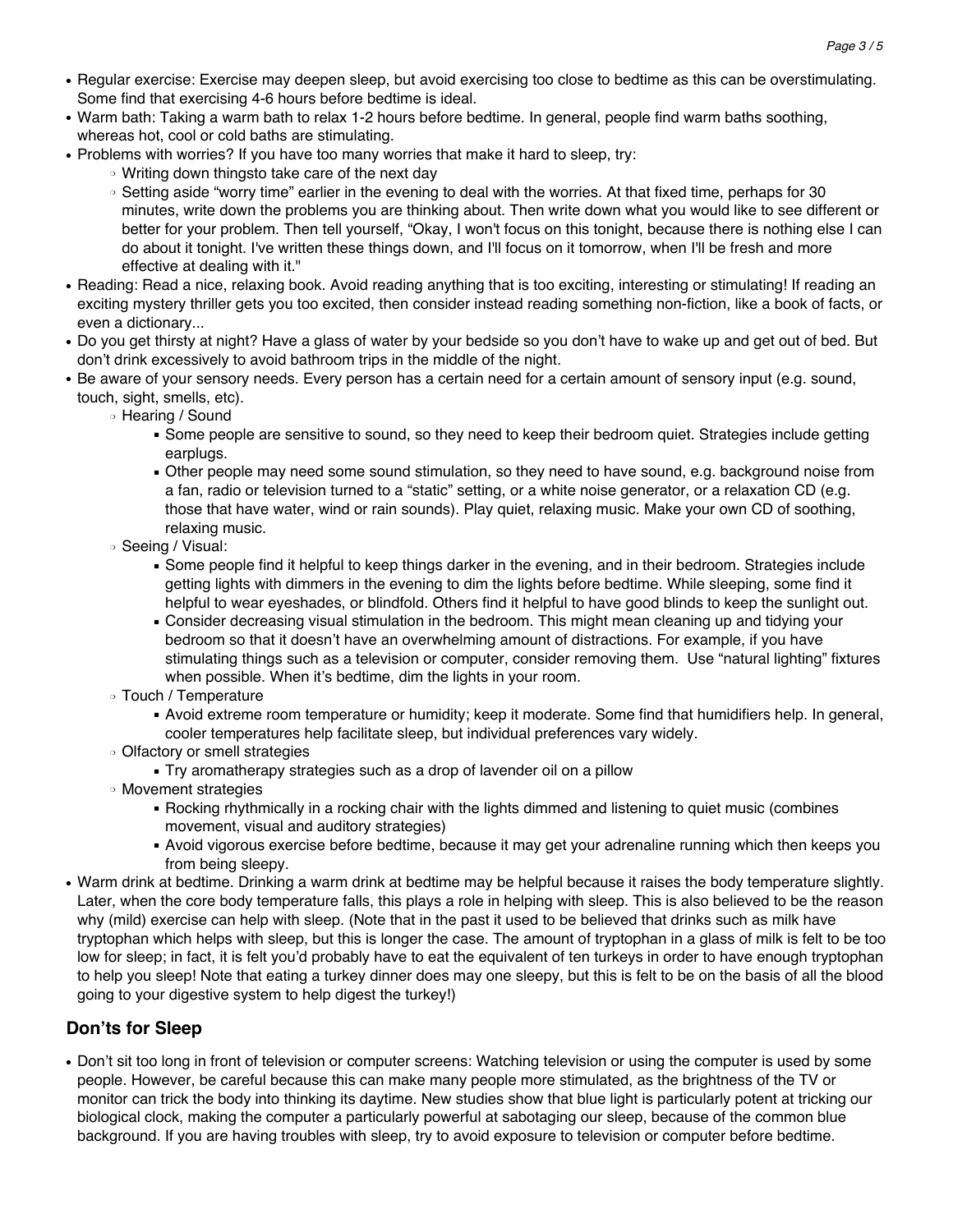- Avoid stimulants before bedtime: Stimulants, such as 1) Nicotine, and 2) Caffeine (coffee, tea, and cola) should be avoided at least 5 hours before bed time. Studies have shown that one or two small cups of coffee consumed in the morning can affect the quality of sleep that same night. Replace caffeinated beverages with caffeine-free or decaffeinated beverages such as herbal tea, mineral water, fruit and vegetable juice, or decaf coffee. On the other hand, some people actually do find caffeine is soothing. Many of these individuals tend to be those with attention-deficit disorder (ADD), or attention deficit hyperactivity disorder (ADHD).
- Don't drink too much before bedtime: Don't drink too much in the evening, because then you might have to wakeup in the middle of the night to go to the washroom.
- Don't drink alcohol: Don't drink alcohol 4-hrs before bedtime although it is a depressant and may help you fall asleep, it tends to cause poor quality of sleep by impairing our ability to make it to deep sleep, leaving us feeling more tired the next day. If you are suffering from insomnia, it is probably best to avoid alcohol completely.
- Don't be a clock watcher. If you need an alarm clock, put it where it can be heard, but not seen.
- Don't try to sleep: In other words, if you are lying in bed trying to sleep, then get up and do something else until you are feeling sleepy.

### When to see a doctor

If you try various basic strategies, but are still having troubles with your sleep, then see your doctor. Your family physician, who can take a closer look and help figure out what is causing your sleep problems.

There could be medical conditions contributing to your sleep problems, such as:

- Sleep apnea (aka obstructive sleep apnea or sleep-disordered breathing), a condition where individuals have trouble with breathing while asleep, and where they often (but not always) have snoring and periods where they stop breathing in the middle of the night and/or snort themselves awake.
- Restless legs syndrome, a condition where individuals report needing to move their legs before going to sleep, which impairs our ability to initiate and maintain sleep
- Narcolepsy, a condition where individuals have "sleep attacks", which are episodes where a person just falls asleep suddenly, or have extreme, overwhelming fatigue and tiredness.
- Stress and conditions such as major depression, or an anxiety disorder.

See a doctor if you have the following symptoms:

- You feel drowsy during the daytime (i.e. daytime somnolence), which is where you find it hard to stay awake during the daytime, e.g. where you may doze off in boring situations.
- You usually take more than 30-minutes each night to fall asleep
- You have troubles falling asleep, troubles waking up in the middle of the night, or you wake up too early in the morning
- You partner says that you snore loudly, snort, gasp, make choking sounds, or stop breathing at night (i.e. possible obstructive sleep apnea)
- You have troubles initiating sleep because of an irresistible urge to move your legs (i.e. possible restless legs syndrome)
- You have been told that your legs or arms jerk often during sleep (i.e. possible periodic limb movement disorder).
- You have episodes of sudden muscle weakness when you are angry or fearful, or when you laugh (i.e. narcolepsy).

# Sleep conditions in children

Children can have sleep conditions too, though their symptoms are usually not as obvious. Note that children may not appear to have excessive daytime sleepiness, but rather than may appear distractible and hyperactive with sleep deprivation or sleep fragmentation. It is estimated that up to 30% of children with ADHD may be misdiagnosed and may actually have obstructive sleep apnea. If discovered, this can often be addressed with a simple surgical procedure.

## Recommended Books

• Say Good Night to Insomnia: The Six-Week, Drug-Free Program Developed at Harvard Medical School, Gregg Jacobs

- No More Sleepless Nights, Peter Hauri
- American Academy of Pediatrics Guide to Your Child's Sleep: Birth Through Adolescence, American Academy of **Pediatrics**